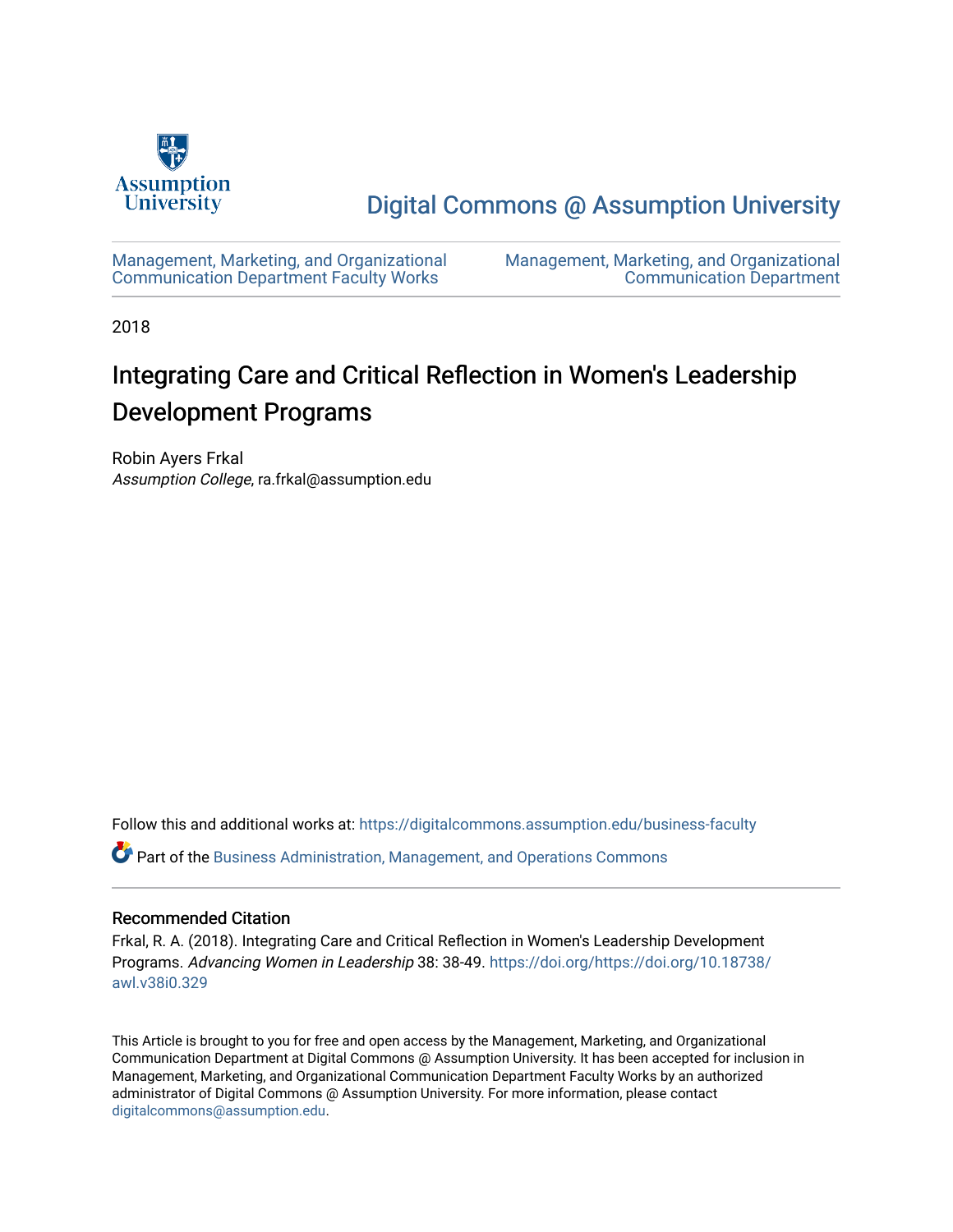Advancing Women in Leadership Vol. 38, pp. 35-49, 2018 Available online at http://www.awlj.org/ ISSN 1093-7099

*Full Length Research Paper* 

## **Integrating Care and Critical Reflection in Women's Leadership Development Programs**

### **Robin Ayers Frkal**

**Robin Ayers Frkal,** Assumption College, email: ra.frkal@assumption.edu

Accepted August 27, 2018

**Women's leadership development programs (WLDPs) have been suggested as programmatic additions for achieving genderequity in organizational contexts. These programs are conceptualized as transformative learning spaces affording women the opportunity to explore uncritically examined assumptions and create new perspectives of themselves as leaders. The author explains how these types of transformative learning environments are predicated on dialogue that encourages critical reflection in the context of caring relationships. Recognizing that women may arrive in leadership programs with varied capacities for both relational learning and critical reflection, the author sought to explore the communication practices needed to create the dialogic conditions of care and critical reflection. The paper outlines the results of a qualitative study that examined critical incidents of dialogue in a women's leadership development program to demonstrate the ways in which facilitators communicate to create these conditions. The results suggest how taking a communication perspective on dialogue may increase a facilitator's capacity to integrate care and critical reflection.** 

**Keywords:** women's leadership development programs (WLDPs); transformative Learning; dialogue; coordinated management of meaning

#### **Introduction**

Considerable progress occurred toward advancing women in leadership in the later part of the twentieth century. The gender wage gap narrowed, segregation within professions declined, and the number of women in leadership positions steadily increased (Warner & Corely, 2017). Throughout the first decade of the twenty-first century, notable progress continued in women's representation in top leadership positions. The share of companies with women in executive leadership increased more than six fold from 1997 to 2009 (Warner & Corely, 2017).

While the number of women in management and leadership positions suggest that the glass ceiling may no longer be an apt metaphor for the experience of women in leadership, women still face significant challenges (Eagly & Carli, 2007; Rhode, 2017; Rhode & Kellerman, 2007). These include continued overt discrimination (Hill, Miller, Benson, & Handley, 2016). However, even more prevalent is the subtle bias and organizational structures built on masculine ideals of leadership (Cikara & Fiske, 2009; Eagly & Carli, 2007; Eagly & Sczesny, 2009; Rhode, 2017).

Leaders who are outspoken, authoritative, forceful, and competitive are viewed positively and promoted to higher level positions. This places women who have been socialized to communicate and behave more collaboratively in a double-bind (Eagly, 2005; Eagly & Karau, 2002). Women that communicate and operate in a more feminine way are often viewed as weak leaders and overlooked for advancement into higher level leadership. However, women who adopt a competitive work-style, handle conflict directly, or in anyway present too masculine risk being judged harshly and also not advanced. This puts women in a no-win situation. They can either present authentically and not be viewed as a strong leader, or they can project a more masculine presence and be penalized for not meeting the social expectations of women's behavior (Eagly & Sczesny, 2009). Combined with organizational structures that reinforce masculine values, women often internalize these biases, which can interfere with their ability to see and develop themselves as leaders (Ely, Ibarra, & Kolb, 2001; Ely & Meyerson, 2000).

In addition, while gender expectations in regards to childrearing and housekeeping are slowly shifting, women continue to be accountable for a large share of family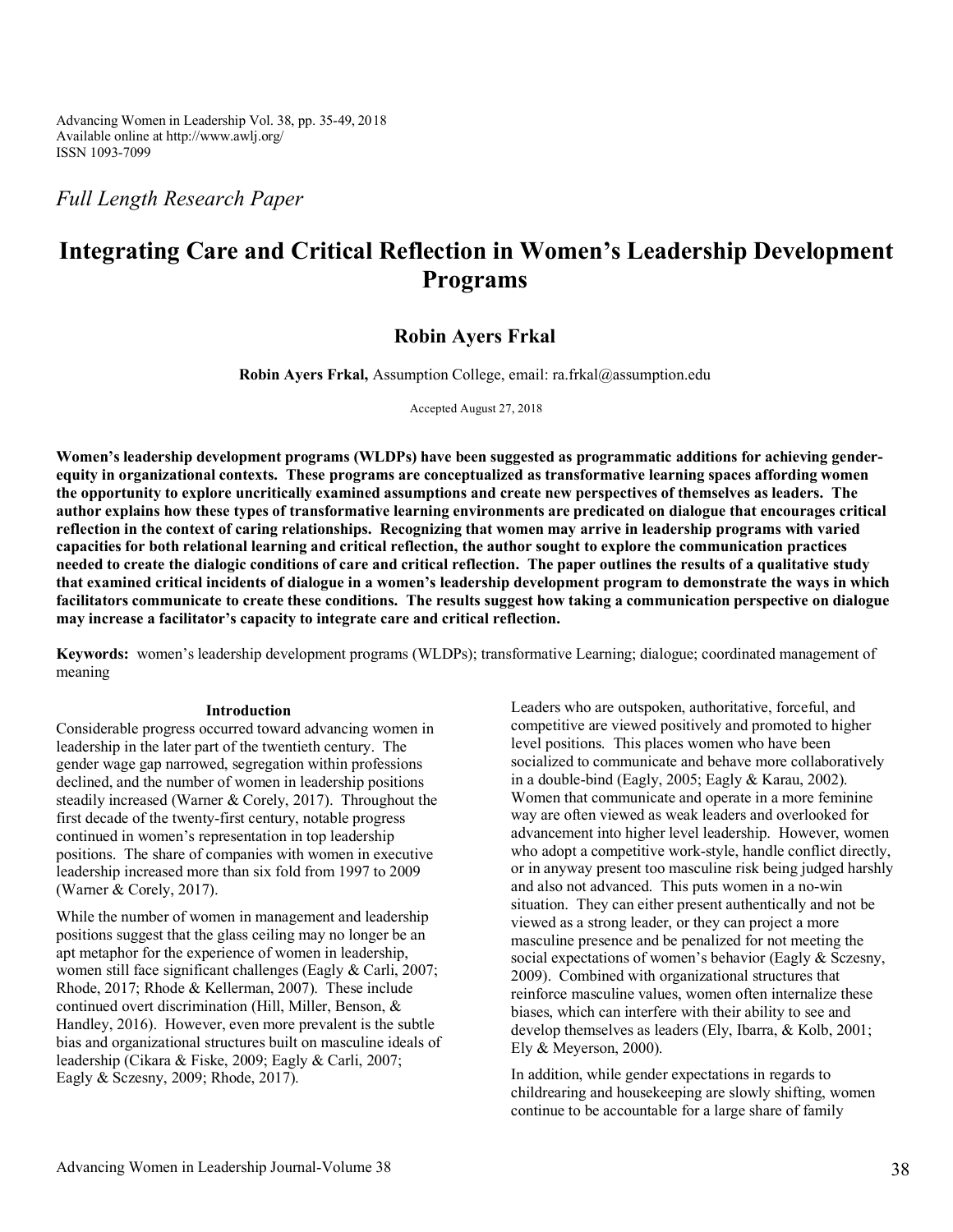responsibilities (Rhode, 2017; Rhode & Kellerman, 2007). This fact, combined with organizational contexts that have not necessarily kept up with changing gender norms and undervalue caregiving make it difficult for women to attend to family obligations while climbing the leadership ladder (Galinsky, Aumann, & Bond, 2011; Slaughter, 2015). The result is that women often find themselves struggling to balance work and family obligations (Eagly & Carli, 2007; Sabattini & Crosby, 2009).

The challenges that women face in developing an authentic and recognized leadership identity combined with difficulties in balancing work and life can lead to an ambivalence toward leadership advancement. Women often become conflicted about advancing in their careers at the expense of family life and/or are challenged to make changes within their organizations that better match their unique values and needs (Clarke, 2010; Vinnicombe, Moore, & Anderson, 2013). To succeed in leadership, these women must find ways to navigate a landscape that holds women leaders to outdated expectations and personal perceptions, and this requires profound reflection, not just development of skills and techniques (Debebe, 2011; Vinnicombe & Singh, 2002).

In other words, women leaders need opportunities to examine the ways in which they view themselves in relation to the world around them to develop their full leadership potential. With this in mind, women's leadership development programs (WLDPs) are suggested as important programmatic additions for promoting increased gender-equity (Debebe, Anderson, Bilimoria, & Vinnicombe, 2016; Vinnicombe & Singh, 2002). These programs are conceived as transformative learning spaces that provide women opportunities to critically examine the internalized social perspectives that often stunt their ability to fully embrace themselves as leaders (Debebe, 2011; Vinnicombe & Singh, 2002). The purpose of WLDPs is to provide women an opportunity to question previously unexamined assumptions to build an authentic leader identity (Debebe et al., 2016).

In contrast with general leadership programs that focus on enhancing leaders' performance with emphasis on skill acquisition to distinguish oneself from others, WLDPs are noted to approach leadership development from a relational frame that encourages participants to discover their leadership identity in connection with others (Sugiyama, Cavanagh, van Esch, Bilimoria, & Brown, 2016). While caring and relational ways of knowing have been demonstrated across genders, there are studies that suggest a greater proportion of women who show caring and relational orientations (Eagly, 2005; Gilligan, 1982). With this in mind, WLDPs have also been noted to remove gender pressures that may prevent women from openly examining their unique leadership experiences and to allow for the use of gender-sensitive teaching and learning practices more compatible with women's more caring, connected, and relational ways of knowing (Debebe, 2011).

There are some who feel that women's only programs provide artificial environments that remove women from the real-life challenges they must contend with in organizations and deprive them of the ability to add networks of male peers (Ely et al., 2001). Others suggest that these environments shift the focus away from the more systemic and structural issues that continue to challenge advancement. Still others believe that such programs stigmatize women by suggesting that women need to be fixed in order to lead (Vinnicombe et al., 2013). However, WLDPs have been demonstrated as effective additions to traditional leadership development programs (Debebe et al., 2016; Vinnicombe et al., 2013). WLDPs provide opportunities for women to develop selfawareness and improve self-confidence, as well as develop skills, strategies, and support networks to address challenges that are unique to their leadership journeys (Clarke, 2010).

Effective WLDP programs are described as safe spaces where women can reflect on and explore their leadership identities. However, these spaces must go beyond the supportive to be effective. Topics and discussion must be situated in a larger critical analysis of second generation gender bias and the systematic structural contexts that perpetuate the same. In the spirit of transformative learning, these environments require conditions that go beyond caring (Brookfield, 2005). Dialogue that pushes individuals to critically examine perspectives within a supportive network is essential (Mezirow, 2003). To achieve the dialogic conditions for transformative learning conditions of both care and critical reflection are needed.

This nuance raises an important question for educators and facilitators of WLDPs—how do we create conditions of care while also encouraging critical reflection? This is not to suggest that these conditions are inherently at odds, but rather that to encourage critical reflection within a context care is hard work. Caring for the other does not suggest a removal of critical reflection on what is good (Noddings, 1984). Regardless of educators' focus on care for their students they must be strong and focused on using the good created by this relationship to impact that which is not good in society (Noblit, 1993; Noddings, 1984). In the context of WLDPs, this means that facilitators need to ensure that the new meanings that are created together foster a greater appreciation of the subtle and internalized gender biases that permeate women's experiences at work.

In this paper, I outline the results of my inquiry into the ways in which facilitators communicated with adult women in a leadership development program to create the dialogic conditions for transformative learning. After a review of the literature to better understand the need for care and critical reflection in WLDPs, I describe the ways in which facilitators in a women's leadership program created a context of care and how critical reflection occurred within this context. I suggest viewing dialogue from a communication perspective—paying attention to the process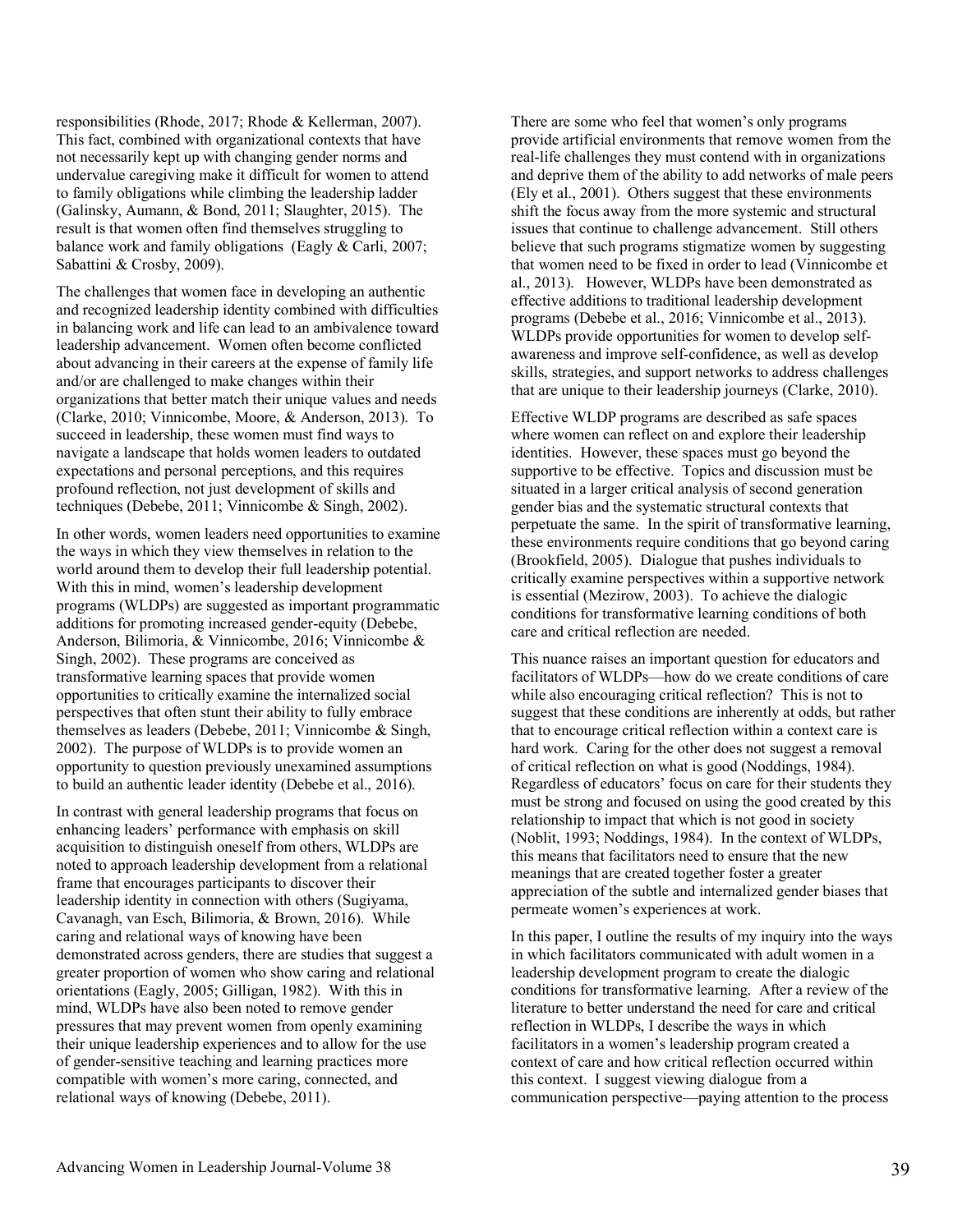of communication and not just content—can help facilitators maintain the delicate balance between care and critical reflection.

#### **Literature Review**

Researchers have presented the idea of WLDPs as transformative learning environments. Transformative learning is that which alters existing perspectives to be more inclusive, open, and reflective (Mezirow, 2003; Mezirow & Associates, 2000). Experiencing transformative learning involves making new meaning through questioning one's own and others' experiences (Cranton, 2006). It is through critical dialogue that interlocutors are able assess the ways in which each justifies her interpretations or beliefs and eventually find common meaning (Freire, 2000; Mezirow & Associates, 2000). Mezirow (2003) asserted that this dialogue process involves examining beliefs, feelings, and values in a critical, rational manner. This requires listening, empathy, holding off judgment, and seeking common ground by all participants.

The dialogue process for transformative learning requires both critical reflection and care and connection (Carter, 2002; McGregor, 2004; O'Hara, 2003). Relationship has been shown to be especially important when working with women learners (English & Irving, 2012; English & Peters, 2012). Due to traditional gender socialization, woman tend to think of themselves and others in more relational ways (Gilligan, 1982). Attending to these relational ways of knowing is highlighted in much of the literature focused on women's learning and development (English & Peters, 2012).

WLDPs are suggested as important additions to leadership development initiatives with this in mind. WLDPs are emphasized as safe spaces where women can discuss, reflect, and test out their experiences with those of others (Debebe, 2011; Vinnicombe & Singh, 2002). In mixed gender groups, gender pressures persist which limit women's abilities to fully and openly examine their unique leadership experiences. WLDPs provide a safe environment that removes gender pressures both because of the single-sex nature of the programs, but also because of the use of gendersensitive teaching and learning practices more attuned to women's caring, connected, and relational ways of knowing (Debebe, 2011).

However, the transformative learning literature cautions against viewing transformative learning as a primarily intuitive, creative, and emotional process (Brookfield, 1986, 2000, 2005; Gunnlaugson, 2007). A shift toward more relational ways of knowing, at the expense of critical reflection, is problematic because it can marginalize reason, and thus avoid the essential element of social critique (Brookfield, 1986, 2000, 2005; Gunnlaugson, 2007). English and Peters (2012) found this to be true in their research with women. While they found transformation and development occurred in the context of relationship, they also concluded

these relationships were "not necessarily the friendly, affirming, and uncritically supportive bonds often presented as foundational for women's learning" (English & Peters, 2012, p. 114). These authors suggested critical reflection occurs within constructive conflicts arising between role models, mentors, and friends (English & Peters, 2012, p. 114).

Sugiyama, et. al. (2016) also suggested there is value in merging the epistemological and pedagogical approaches of WLDPs with more traditional leadership development approaches to develop leaders regardless of gender (Sugiyama et al., 2016). In their review of both general leadership programs and WLDPs, they found critical reflection–a standing back, or differentiation from others--is as essential to leader's development as is connecting to others (Sugiyama et al., 2016). Building on Belenky, Clinchy, Goldberger, and Tarule's (1997) concept of women's ways of knowing, Sugiyama et al. (2016) offered a model for more inclusive leadership development incorporating both separate and connected knowing. They suggested,

for inclusive leadership development, the presence of both separate and connected knowing increases the potential for individuals to both differentiate but also gain the relational connections that support and enable necessary leadership shifts. (Sugiyama et al., 2016, p. 284)

Separate knowing stands back and doubts (Belenky et al., 1997). This is the knowing stance Mezirow believed is needed in the transformative learning process (Belenky & Stanton, 2000). Conversely, connected knowing involves acquiring and validating information by trying to understand another's perspective using empathy and imagination (Belenky et al., 1997). This type of knowing encourages listening and creates a more open and level forum where people with different viewpoints can communicate to achieve common understanding (Belenky & Stanton, 2000).

Developing and facilitating WLDPs that meet both of these requirements is a challenging endeavor. Programs need to be designed and facilitated in ways that maintain a delicate balance between care, connection, and critical reflection. Facilitators are called upon to help program participants build and maintain relationships with each other while at the same time encouraging critical assessment of perspectives (Brookfield & Preskill, 2005; Cranton, 2006; Vella, 2008; Walton, 2010).

To create dialogue that both sustains connection and holds critical tension, educators are called to become facilitative co-learners with a primary objective of building and maintaining relationships with and between students (Brookfield & Preskill, 2005; Cranton, 2006; Vella, 2008). At the same time, they need to be conscious of the power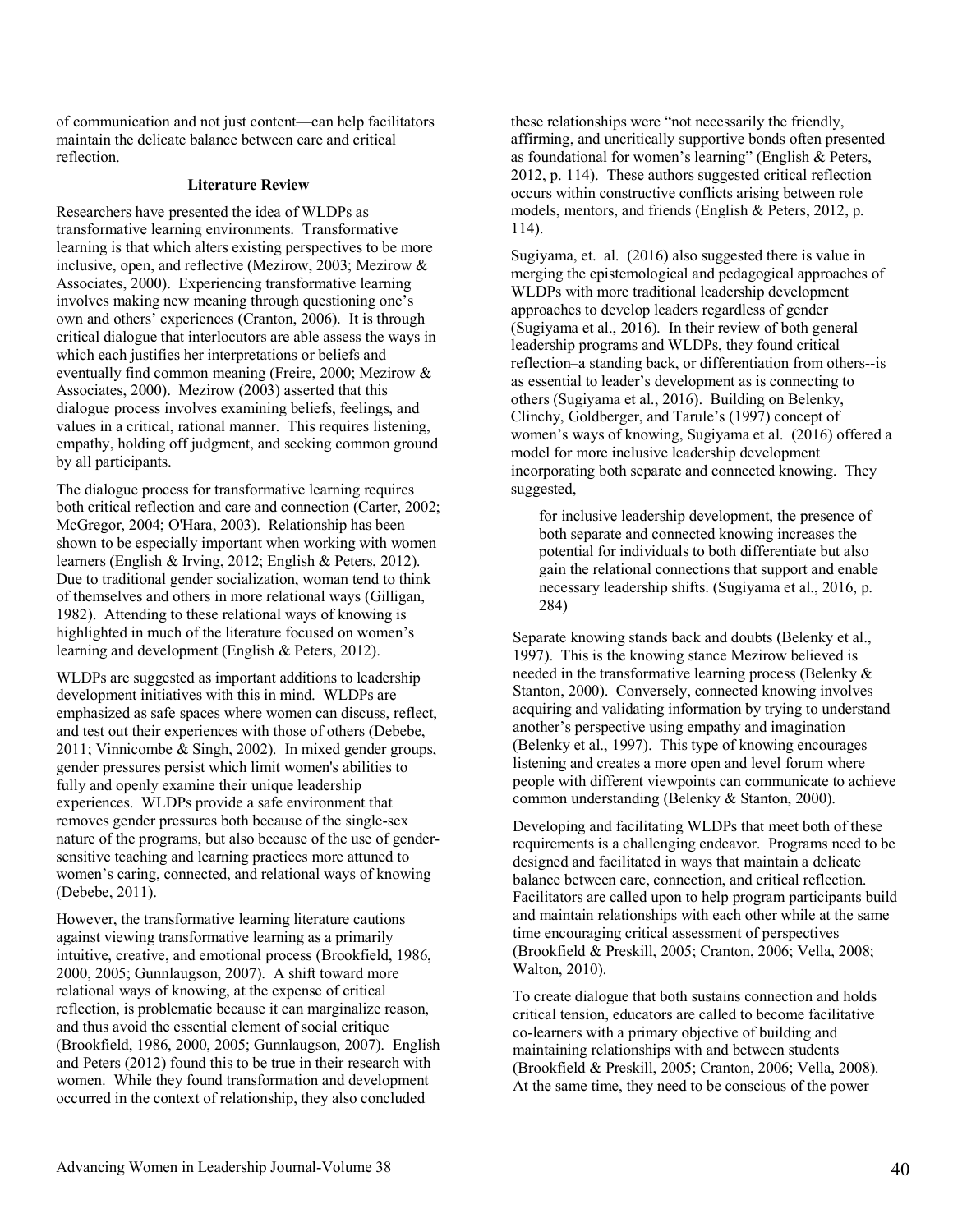inherent in their position and to use this power responsibly (Brookfield & Preskill, 2005; Cranton, 2006). All along one needs to be aware of individual differences in ideas, feelings, and actions of students and to develop ways of ensuring that all voices are heard (Cranton, 2006; Vella, 2008; Walton, 2010).

Such open-ended goals have served to increase demands on facilitators. An abundance of suggestions are proposed for the things that they are supposed to be and do (Cranton, 2006). Practitioners working for transformative learning are called on to be knowledgeable, student-centered, organized, prepared, and structured in their learning activities, while establishing supportive learning environments (Apte, 2009; Brookfield & Preskill, 2005; Vella, 2008). It is important that they are authentic and immediate with students to foster respectful relationships that safely support challenging dialogue and praxis (Brookfield & Preskill, 2005; Cranton, 2006; Cranton & Wright, 2008; Groen & Hyland-Russell, 2010; Vella, 2008; Walton, 2010).

Adult educators are being called to be mindful, appreciative, and conversationally competent. Their role is to facilitate and provide space for students to speak and learn from others (Brookfield & Preskill, 2005). Monitoring the conversation, questioning, listening, and responding are acknowledged by many in the field as central to this process (Apte, 2009; Brookfield & Preskill, 2005; Chetro-Szivos & Gray, 2004; Cranton, 2006; Ziegler, Paulus, & Woodside, 2006). However, these researchers fall short of explaining the ways to manage the moment-to-moment facilitation, and none specifically address the specific challenge of working with adult women. To fill this gap in the literature, I asked the question-- how do educators create the dialogic conditions for transformative learning with adult female students?

#### **Methods**

To answer this question, I conducted a qualitative interview study. The setting for the study was a WLDP offered within a degree completion program for adult women. Part of this program is a three-course Women as Empowered Learners and Leaders (WELL) series specifically developed for reflection on personal goals, strengths, professional life planning, and issues related to women in the workplace. Each of these courses is designed to engage students in dialogue around these topics to empower them to take ownership of their lives and change how they view the world. Each of the three courses is 6-weeks long during which there are 3 5-hour Saturday seminar sessions combined with online interaction. The content, as well as the process, followed in this all women's leadership program provided a context that supported the type of reflective, transformative dialogue.

Facilitators of these sessions are expected to lead class discussion, provide instruction for assignments and support students' development as leaders. I interviewed eight facilitators with a minimum of one year of experience

teaching in this program using a variation of the critical incident technique (Butterfield, Borgen, Amundson, & Maglio, 2005; Flanagan, 1954). Each facilitator completed a written dialogue description form describing a critical incident of classroom dialogue they felt demonstrated the components of care, connection, and critical reflection. Care was defined as paying attention to the feelings, needs, and interests of others. Connection was defined as developing and maintaining relationships and/or active engagement with others. Critical reflection was defined as the ability to question, analyze, and judge one's own as well as others' ideas, opinions, and assumptions. This step was followed by a semi-structured interview with each of the facilitators to elaborate on the dialogue episodes and the communication behaviors used to create them.

The number of students in the recalled incidents of dialogue varied from 8 to 18, and ranged in age from 20s to 50s. Most of the students were described as middle to lower-middle socioeconomic class, and many had some previous academic experience. The professional experience of the students varied, with some being stay-at-home moms and others working in lower-level supervisory positions.

To analyze the data, I used coordinated management of meaning (CMM). Pearce and Cronen (1982) developed CMM is a practical communication theory Their theory is based on social-constructionist view of communication, which affirms communication as the primary social process. CMM provides several heuristics researchers can use to deconstruct communication and appreciate the ways in which participants in particular episodes of communication are dancing together to create meaning, and the resources they are using in the process.

Phase one of the analysis process was to describe and interpret each of the critical incidents. First, I read and reread the written dialogue description forms, interview transcripts and my field notes to create serpentine diagrams of each incident as described. Serpentine diagrams are a CMM tool used to storyboard the turns of a particular conversational episodes. I used these serpentine outlines to develop a thick description of each of the recalled critical incidents of dialogue. I then utilized the CMM hierarchy model, which gives a way of thinking about the contextual resources or stories that are being used to make sense of a situation, to identify the multiple layers of stories the facilitators and their participants used to make sense of the sequences of turns.

Once I had a thick description of each of the individual incidents, I moved to phase two of the analysis, which involved reading and rereading each of the incident descriptions and serpentine diagrams. In addition, I entered and coded the text of dialogue turns into *dedoose*© to help me identify patterns and in the contexts, behaviors, and participants ways of knowing across the incidents.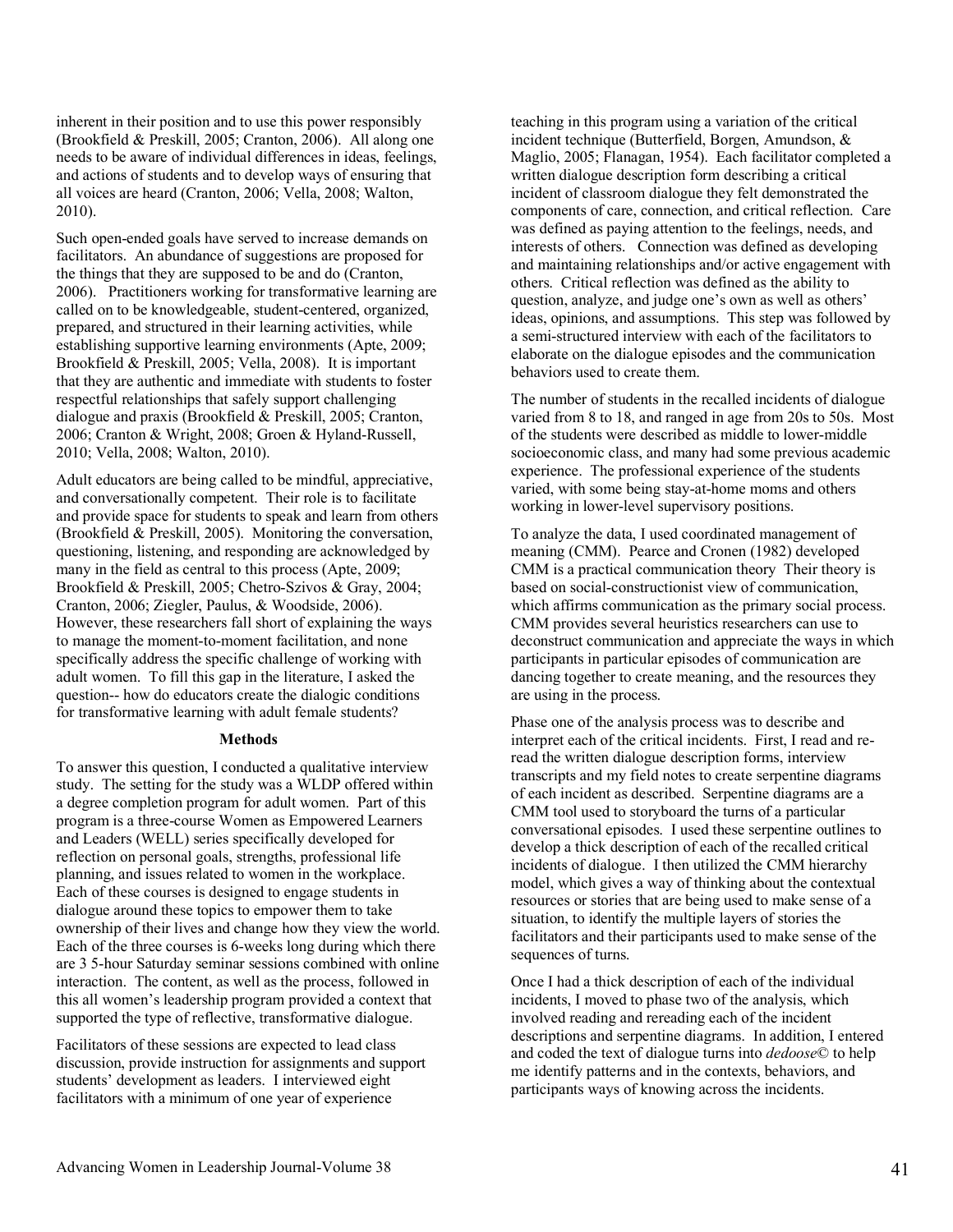#### **Findings**

These analytic steps allowed me to describe the ways in which facilitators created a context of care and observe how critical reflection occurred within this context of care.

#### **Creating a Context of Care**

The facilitators in this study created a context of care for the participants in the class. Care is demonstrated in the ways in which they structured and facilitated class activities. Facilitators in the study were noted to present material and modify their class plans in ways that addressed their participants' needs and concerns. Moreover, they regularly provided their participants with verbal and non-verbal demonstrations of approval and support. They also created this context of care through active listening, observing, and monitoring the dialogue occurring between participants in the classroom.

T6 "Sasha said something about she felt that people who stayed home were just sitting around all day."

T7 Molly asked Kathy "to explain, to actually tell us about a normal day for her…if it meant she was actually home all day or that she volunteered during the day while her kids were at school."

T8 Kathy shares her experience "of being a stay at home mom for all those years and the things she was able to do because she was a stay at home mom. She was able to be on the PTO, PTA and she was able to make lunches for her kids and be there when they got home from school….but she was still at the school every day being a teacher helper or bringing meals for different things going on at the school. She was still busy throughout the day, kind of like someone who worked, but she gave us more information about that."

T9 Molly observed "Sasha's body language, she began to turn a little bit away from Kathy," and says, "Okay, let's make sure that we are all talking to each other and facing each other when we're having conversation."

Within these turns we see that Molly, while not asserting herself as a main contributor or actor in the conversation, was carefully monitoring the conversation between the students. In T6, she picked up on the possible stereotyping of stay-at-home mothers by Sasha. Rather than directly alerting Sasha to the danger of her generalization, Molly interjected with a clarifying question about Kathy's experience to address the validity of the stereotype. In T9, she picked up non-verbal behavior, suggesting possible disrespect. She used communal language at that moment to remind the class of their ground rules around maintaining eye contact and open minds while engaging in the class. Overall, in these turns, Molly allowed the students to critical examine and challenge each other's' ideas and assumptions about women's roles. However, she was sure to establish appropriate boundaries

and probed as needed to ensure students respected the experiences of others.

Facilitators in the study also demonstrated care in the way they addressed participants' needs. For example, Ann shifted her expectations around how participant presentations should be made when she realized that a participant was exceptionally nervous.

T1 After about nine students had presented their plans, the student that had been particularly hesitant to speak during class gathered enough courage to make her presentation. This student stood up and said "I'll go next, I'm ready."

T2 Ann recognized once the student stood up that she was so nervous that "I asked her if she wanted to sit down because that was how nervous she was, I thought she might faint."

T3 The student said, "No, everybody else has done it, I can do this." She does not go to the front of the room (as the other students had) but stands at her place in the back of the room, braces against her chair and begins to speak.

T4 Ann and the other students shifted in their positions to face the student speaking at her seat.

The first sequence of turns in the dialogue modeled care. The student's nervousness created an implicative force causing Ann to re-frame the episode. Her highest level of context shifted from the episode of student presentations to her relationship with the students. In her reflection she noted,

I think, actually everybody did, they went up to the front of the room and did their presentation; but once this woman stood up, I don't think she could have walked. I think she was so nervous, that she was afraid to walk to the front of the room. We all saw her through the six weeks just really trying to find strength and courage to talk, that no one minded, we were all okay with her standing where she was.

Moreover, facilitators regularly gave their participants verbal and non-verbal approval and support. For example, writing a participant's idea on the white board, or using facial expressions and body language demonstrating a participant's comments were worthy of further discussion. Marcelle described how she smiled and moved toward a participant to demonstrate that while the participant's ideas were off-topic and perhaps controversial, they were worthy of further discussion. This incident began with a student's off-topic, direct, and negative statement about two women with some prominence in popular entertainment media.

T1 A student stated Kim Kardashian and Beyonce were "role models." She proceeds to call both of them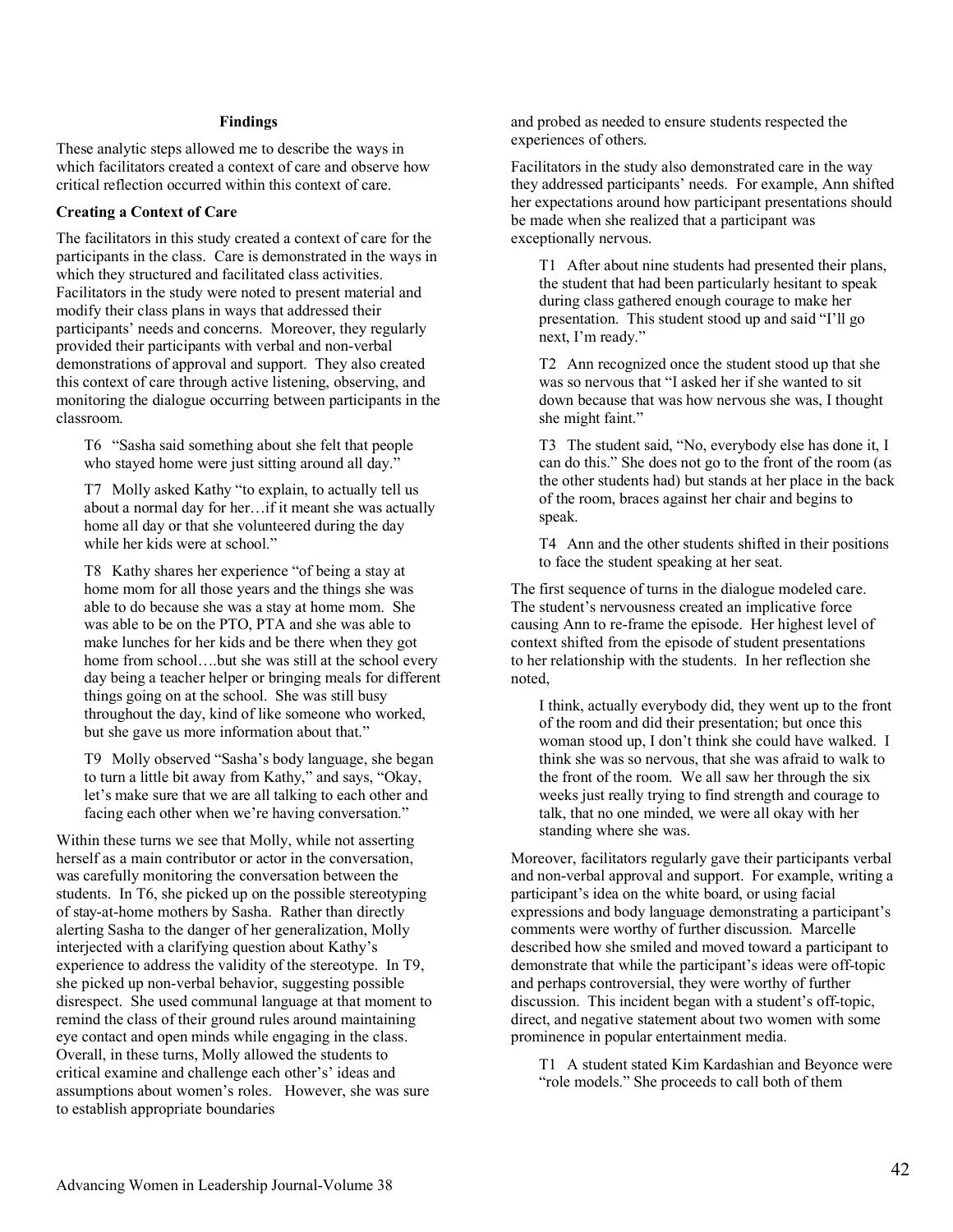"bitches" and "hoes" based on how they present themselves (dress) to society.

T2 Marcelle gave the student an "are you serious right now?" look acknowledging she was off-topic, but she did not stop the conversation. She moved to stand closer to the student making the comment.

This student's out of the blue statement created a critical moment in which Marcelle had options about how to act. She could be direct in her feedback to the student – suggesting that perhaps we need to be mindful about the words used in describing women. She could ignore the statement and continue with class as planned. Her choice of action was influenced by her contextual framing of the episode, which was one of caring for students and her role as a facilitator of learning. In describing this series of turns Marcelle stated, "I knew it was off topic and she typically was; that particular [lady]. I always have one. I loved her."

In addition to this overarching context of care, Marcelle presented an understanding of her role as one of facilitator. She noted that her lesson for the day included the topic of media and images and that she decided in the moment to use this student's off-topic comment as the jumping-off point to "bring it where I needed it to go in terms of women in the media." This context of caring facilitation informs her nonverbal actions. These sent a message to the other students in the class that while she might not have approved of the student's comment, it is worthy of further reflection. This created enough practical force for another student to engage the first student in a conversation.

T3 Another student asked the first, "Why would you say that?"

T4 The first student responded to the second explaining how she feels like this because she works with young girls and that she doesn't feel these were images that she should have to see and feel a certain way about.

Marcelle recalled the tone of the student in T3 was noncondescending. She noted the student did not feel negative about the first "because we had already had experience with her in the classroom in terms of voicing her opinion so openly, and the way the class is set up; in the very first class…we talk about ground rules…so, I don't think she was asking in a judgmental way. It was in a way to generate conversation." These prior experiences with the student and ground rules can be viewed as pre-turns in the dialogue that create contextual forces which informed the student's turn within this dialogue exchange.

The table below summarizes the ways in which the facilitators in this study communicated to create a context of care in the classroom.

Table 1

| <i>Findings – Context of Care</i><br>Summary of finding                                                   | Dialogue behaviors observed                                                                            | Examples                                                                                                |
|-----------------------------------------------------------------------------------------------------------|--------------------------------------------------------------------------------------------------------|---------------------------------------------------------------------------------------------------------|
| Facilitators consistently demonstrated<br>concern and regard for participants'<br>needs and feelings      | Modeling care in organizing<br>$\bullet$<br>classroom activities and managing<br>classroom interaction | Changing expectations for<br>delivering participant presentations                                       |
|                                                                                                           | Approving of participants<br>contributions to class in verbal and<br>non-verbal ways                   | Writing participant ideas on white<br>board, providing positive feedback,<br>moving toward participants |
| Facilitators maintained environments<br>where participants were able<br>respectfully challenge each other | Actively listening, observing and<br>monitoring the dialogue                                           | Setting specific ground rules that<br>enable participants to challenge<br>each other                    |
|                                                                                                           |                                                                                                        | Stepping in to redirect conversation<br>that was becoming less constructive                             |

#### **Critical Reflection in the Context of Care**

Facilitators promoted critical reflection within this context of care. Care for participants informed the ways and types of

discriminating behaviors used in the dialogue incidents. Rather than challenging or defending perspectives, the facilitators used questioning or probing. These behaviors are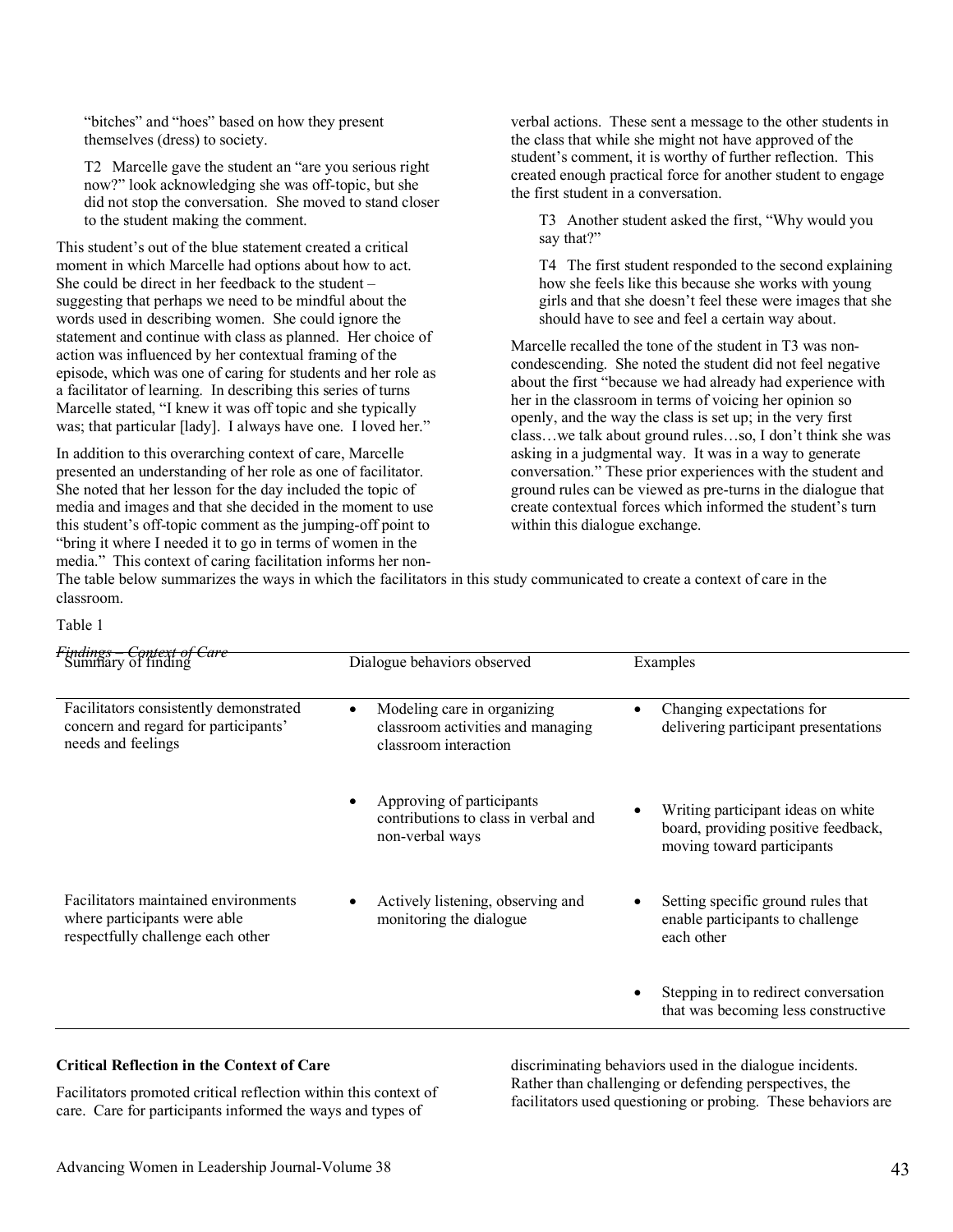more about engaging with and understanding vs. separating from or challenging others' ideas. The facilitators sought to have students gain an understanding of the other's perspective to appreciate the similarities and differences of the underlying logics. Each of the facilitators used questioning or probing at least once in their recalled incidents. Probing behaviors were often in combination with caring turns. For example, one facilitator utilized a combination of non-verbal communication and questions to encourage participants to expand on their feelings and underlying perspectives of their contributions to the dialogue.

T5 Marcelle invited other students to share their experience using eye contact and standing right in the middle of the class to demonstrate she was listening and was open to what they are saying. Using first names, she asked those students that do not open up initially, "What do you think about this?" Or, "What do you think of what so-and-so is saying?" What is your experience with that?

T6 Marcelle walked over to students contributing to the discussion and asks follow-up questions such as "Why do you feel like that? What makes you feel so strongly about that? Why does it impact you so greatly?"

This series of turns reflects the ways in which an educator engaged and invited critical reflection within the context of care. Large elements of Marcelle's actions were nonverbal. She described using eye contact and positioning in the classroom to invite and engage students in the dialogue. In probing students' experiences, she used emotional appeals with words such as "feel" in her questions. It was not a hard challenging or defending of one's beliefs but rather a probing with language of emotion. "What makes you feel like that?" In the end, Marcelle noted she and the other students were able to demonstrate connection through "caring when asking her opinion on certain things. It wasn't to have an argument or debate, it was questioning her to let her talk. To say, 'Why do you feel like that?'"

In another incident, a facilitator engaged in an exchange with a student that had a contrary opinion about women leaders after viewing a video.

T6 A student made a comment about not viewing women as leaders as historically accurate because they needed to be physically stronger then; and now that society has changed, physical strength is no longer needed.

T7 Betty was not sure if she understood a student's comments so she dug deeper. Not with "will you clarify?" But more of "what do you know?"

T8 Betty responded to the student's view with a contrary position. Stating, "That yes, she agreed but there were other historical cultures that viewed women

as strong as and equal to men. She offered the example of women and men in Viking culture."

T9 The student thanked Betty for offering her thoughts.

Betty noted that while contrary, her turn (T7) "wasn't like 'I disagree with you' contrary." It was more about what the class had viewed in the video and how she disagreed with that. She made sure she was not putting criticism on the student but rather on the material. In clarifying students' views, Betty's highest level of context included her desire to facilitate learning and reflection but were joined and subordinated to one of care for her students. Her comments suggested she was both attentive of students' feelings while enacting her goals as a facilitator of learning.

Critical reflection was also established through extending, relating, and synthesizing of ideas. The facilitators in this study consistently sought to make connections between participants and their ideas. For example, one facilitator made a conscious decision to invite other participants into the dialogue to help another see that she demonstrated leadership. While debriefing a leadership autobiography exercise

T3 One student replied, ""Nope. I'm not a leader. I don't feel I have any leadership qualities at all."

T4 Krystena responded with a probing question of "Are there any particular examples of why you think that?"

T5 The student noted that she does not have leadership role at work or anything like that. She goes on to share her story, which includes being the mother of a disabled child.

In her interview, Krystena remarked that in her many times teaching this course and debriefing this assignment it was the only time a student had said she was not a leader. As such, T3 served as an implicative force that shifted Krystena's framing of the episode. Krystena began defining the episode as debriefing an assignment. The students were given an assignment and as an effective educator it was her job to make sure they fulfilled the assignment. She infused an element of care in the way in which she invited the students to share with the class, but this is not her highest level context.

In T4, episode is replaced as the highest level context by her appreciation of the student's ability to learn from other students rather than being "taught" from the front of the room. She also maintained knowledge of the students' various backgrounds in the class allowing her to encourage connections that may naturally create critical reflection. Within these frames she chose not to respond directly to the student's statement from the viewpoint of an educator. Rather than lecture the student on how leadership can manifest in ways other than positional power, she asked the student to share other parts of her personal experiences with the class.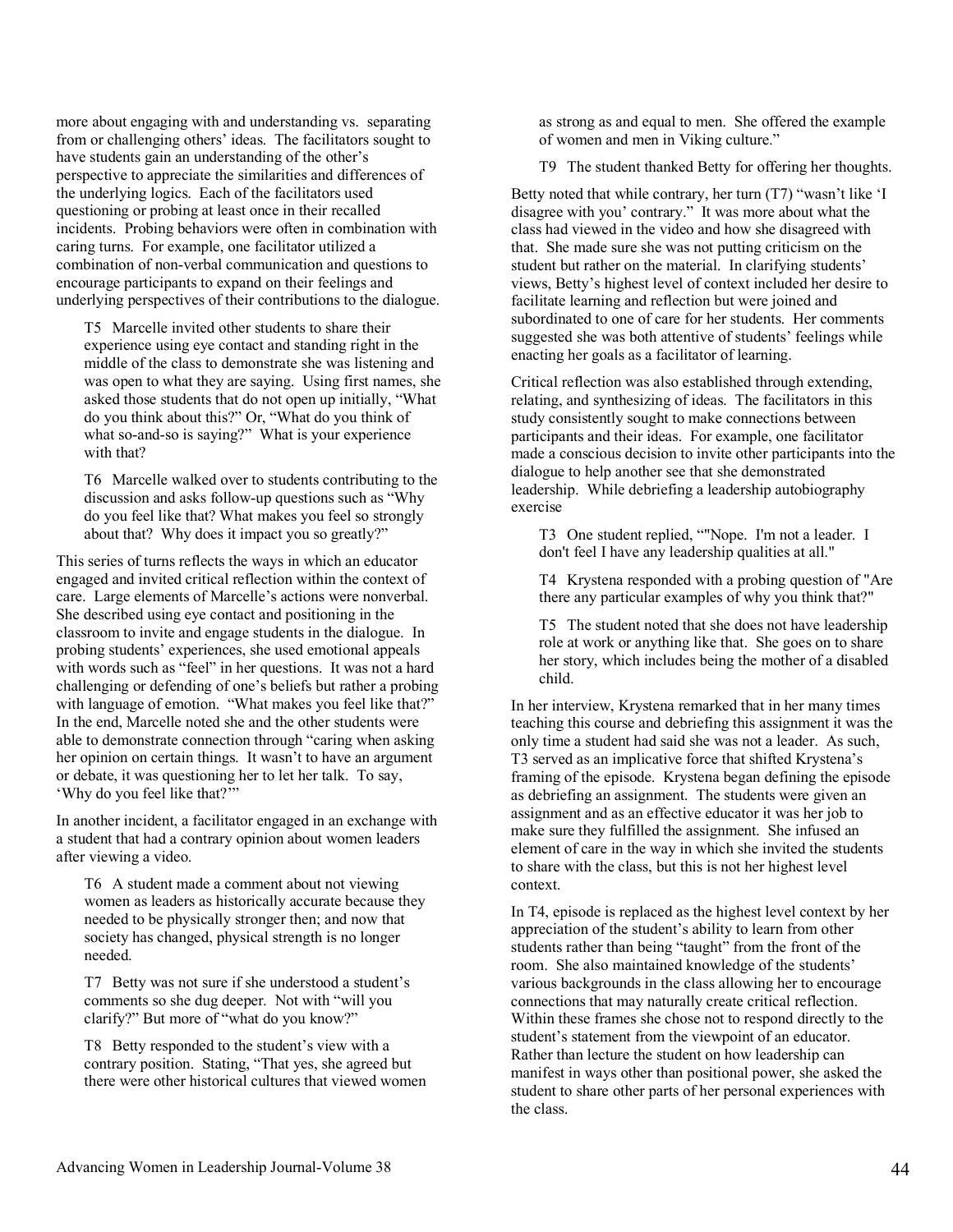T7 Other students in the room enter into the dialogue, asking her questions such as "Is your child on an IEP? Are you involved in that?" They also provide positive feedback such as "You're a strong parent, advocating for your child. Absolutely you're a leader." And, "If your child is on an IEP and you've been a part of that, you've been advocating for your child, so you've been a leader for your child."

In turn T7, students in the class brought their own set of contextual frames to the conversation, which included knowing about what it takes to advocate for a disabled child as well as wanting to support this woman (whom they had only just met). Within these frames, they probed the student's experience. These contextual resources also led the students to demonstrate their respect of her actions, and extend their understanding of leadership.

T8 Krystena looks for visual cues from the students to guide when to reenter the dialogue with her reposing of the leadership question. "I was definitely looking for visual cues from the student, as she was shaking or nodding her head yes, and answering questions…

T9 "Once the conversation seemed to die down and the student was shaking her head yes less often, and giving different visual cues…" Krystena "went back to the student…I asked her, again, the question. I said, "Now, hearing this, and talking about it, would you still say that you're not a leader?"

T10 The student responds, "No. I think my mind has been changed. Yes, I do have leadership qualities, and there are areas of my life in which I am a leader."

In the final turn  $(T10)$ , we see how the prior turns of the conversation have led to a restructuring of the student's contextual frames. While she entered into the discussion thinking leadership equates to title and thus saying, "I am not a leader," she exited with a different view of leadership, which frames her view of herself. Krystena noted that feedback from other students was

the catalyst for having the student start to think about areas in which she may be a leader. In her mind, she was just a parent doing what needed to be done for her child. Her classmates' feedback encouraged her to look at that a different way--instead of just being a parent looking out for her child, being a leader looking out for someone who needed some assistance.

Krystena played a secondary role in this contextual shift. She indicated that while this sequence of turns occurred among the students she "was in the front of the classroom kind of directing the conversation." She further described, "I definitely stepped back during that and let the other students…Obviously, it would have been one thing for me to say that I consider you a leader, but to have her peers within the class--that I think was more beneficial for her."

Another facilitator made these connections by setting up activities in a way that ensured participants are able to come to their own opinions and perspectives of material presented. While moderating participant discussion stemming from the video she showed in class, instead of responding to each individual comment offered, she looked for select opportunities in the dialogue to summarize, relate several participant ideas, and connect them to her lessons for the day.

#### Table 2

*Findings – Critical Reflection in the Context of Care*

| <b>Summary of Findings</b>                                              | <b>Dialogue Behaviors Observed</b>                       | <b>Example(s)</b>                                                                                          |
|-------------------------------------------------------------------------|----------------------------------------------------------|------------------------------------------------------------------------------------------------------------|
| Facilitators quietly challenged<br>participant's perspectives           | Probing and questioning<br>participants ideas            | Following up participant ideas with<br>٠<br>questions, such as "Why do you feel<br>like that?"             |
| Participants more actively<br>challenged each other's<br>perspectives   | Challenging and evaluating ideas,<br>defending positions | Questioning personal beliefs, choices.<br>Providing justification for beliefs and<br>$\bullet$<br>actions. |
| Facilitators made concentrated<br>effort to connect participant's ideas | Extending dialogue between<br>participants               | Inviting participants into dialogue vs.<br>responding herself                                              |
|                                                                         | Relating and summarizing<br>participant comments         | Summarizing several comments vs.<br>$\bullet$<br>responding to individual contributions                    |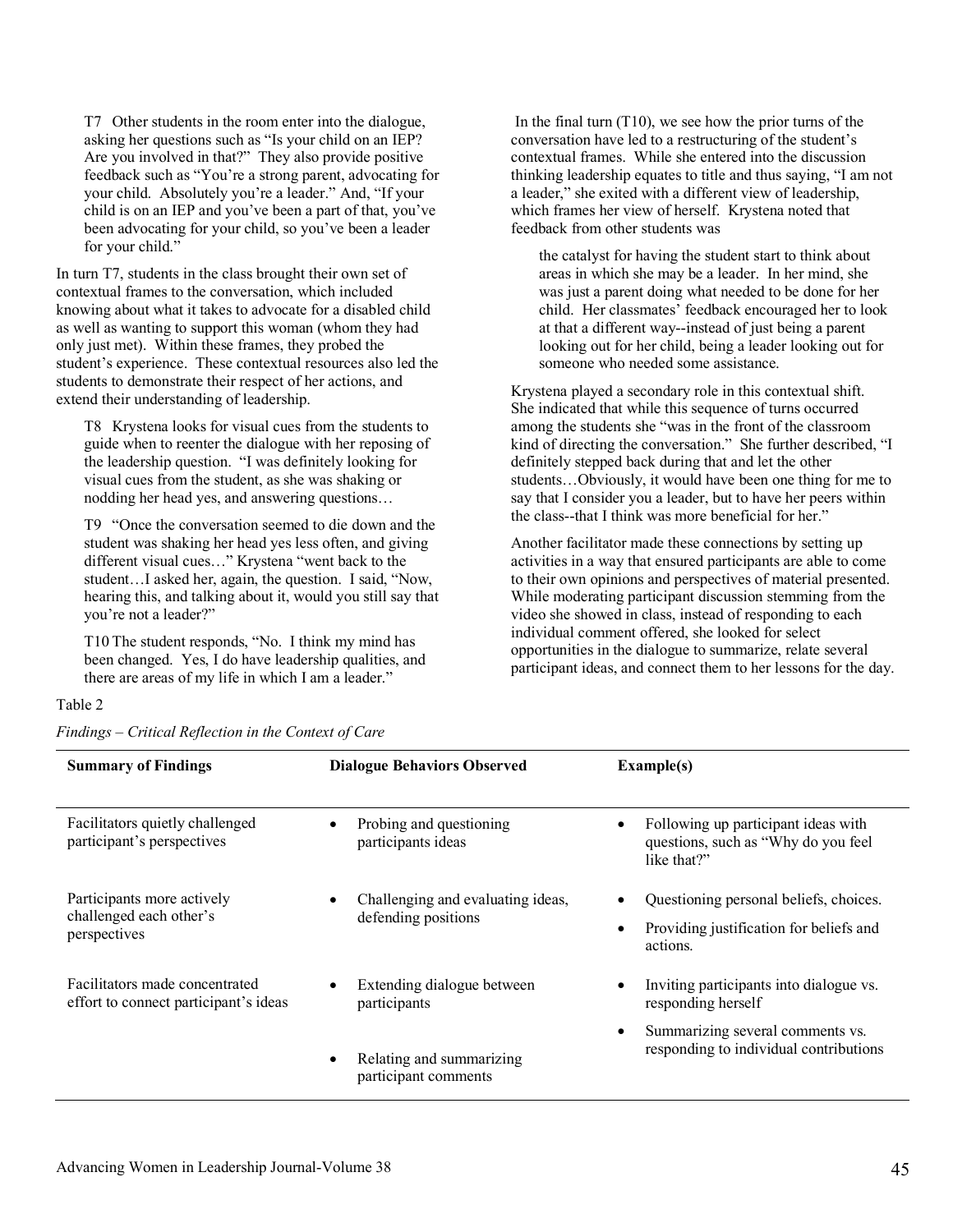#### **Discussion**

Women continue to experience unique challenges to their leadership. WLDPs have been suggested as important programmatic additions to help women reflect on and develop new perspectives on these challenges. To be effective with this task, WLDPs need to be more than safe environments where women share their experiences. To encourage the type of transformative learning that changes the ways women leaders view themselves as leaders both care and critical reflection are needed. Facilitators working with women leaders need to be able to hold the tension between care and critical reflection among groups of women who come with a variety of capacities for connected and separate knowing. I have provided, via this research, some insight into how this phenomenon occurs in practice.

First, I found some of the ways in which facilitators can establish caring contexts. The findings show that facilitators model care through their consideration of the participants' needs when establishing activities and setting class expectations. Care begins with establishing appropriate ground rules for engagement between and among participants. However, facilitators go beyond this baseline requirement. They demonstrate and model care in the ways in which they interact with participants. They often express their support of participants' contributions to the dialogue and make connections between the participants' points of view. This is especially true with those participants who due to their historically marginalized place may not be as confident in their voice.

Second, the facilitators in this study consistently worked to foster critical reflection through more subtle behaviors of probing, relating, and summarizing of ideas. While consistent with women's more connected ways of knowing, these dialogue behaviors also encourage critical reflection within a caring context. Helping others to appreciate our perspectives and recognizing the connections between our own and others ideas serves to remind us of the mutable constantly changing nature of the truth. The opportunity to intimately reflect on one's own and others' experience encourages the development of empathic capacity, which greatly changes one's perspectives on the world. Together, these processes help to develop new more open and inclusive frames of reference.

I further noted how facilitators were able to hold the tension between care and critical reflection through carefully monitoring the dialogue process. The facilitators were noted to continually monitor not just what was being said in a discussion, but what was being made by it. The facilitators disrupted those turns in the dialogue counter to the development of care, while encouraging those that supported critical reflection. Their attention was not only on what was being said, but included non-verbal cues and the ways in which the students participated in the class. These findings suggest a communication perspective on dialogue might be useful to facilitators of WLDPs who must establish caring yet critically reflective dialogic spaces with women who have variety of ways of knowing.

Taking a communication perspective means recognizing dialogue as a highly relational, emergent process rather than an ideal to be achieved through specialized conditions and specific action. (Gergen, McNamee, & Barrett, 2001; Pearce & Pearce, 2000, 2004; Stewart & Zediker, 2000). Viewing dialogue as emergent, relational, and contingent places a different emphasis on how it can be created in practice (Pearce & Pearce, 2000). Rather than following set logical and rational procedures, it requires an ability to monitor what is going on in the communication process (Gunnlaugson, 2007; Pearce & Pearce, 2004). In this spirit, dialogue is does not just happen, but neither can it be planned. The participants in dialogic moments have been likened to jazz musicians who interpret others' conversational moves and simultaneously shape their responses in ways in which the other person can relate (Gergen et al., 2001).

Central to the idea of taking a communication perspective is recognizing that meaning is co-created. Taking a communication perspective means establishing caring yet critical environments is not solely the responsibility of program facilitators. Participants have a place in creating conditions that foster transformative learning. This was evident in the findings of this study. The facilitators in this study embraced the diversity of experiences in the class to help move participants views of themselves and their place in the world. They gently probed women's ideas and found ways to relate and summarize to demonstrate difference while empathetically creating a new scaffolding upon which they might think and act.

The incidents of dialogue examined in this study involved engagement between women participants within a large age range and fairly mixed backgrounds. The question thus remains as to whether facilitators presented with more homogeneous groups of women would be able to create the same dialogic conditions. Would, for example, participants with a less diverse age range or experience level have enough variety of experiences to create the tensions that occurred in the dialogues between the women that varied in age from early 20s to 50s with a variety of different leadership experiences? Undertaking this study with women of more similar age, experience, and organizational contexts would be helpful in answering this additional question.

It should also be acknowledged that a few of the critical incidents suggested the participants involved may have experienced a change in their leadership identities. However, based on the limited information available this cannot be viewed as evidence that the dialogues observed resulted in substantial leadership development. Further studies combining evaluation of the dialogue conditions with some more formal evaluation or screening for leadership development among the participants involved would be needed to make this claim. It would also be inappropriate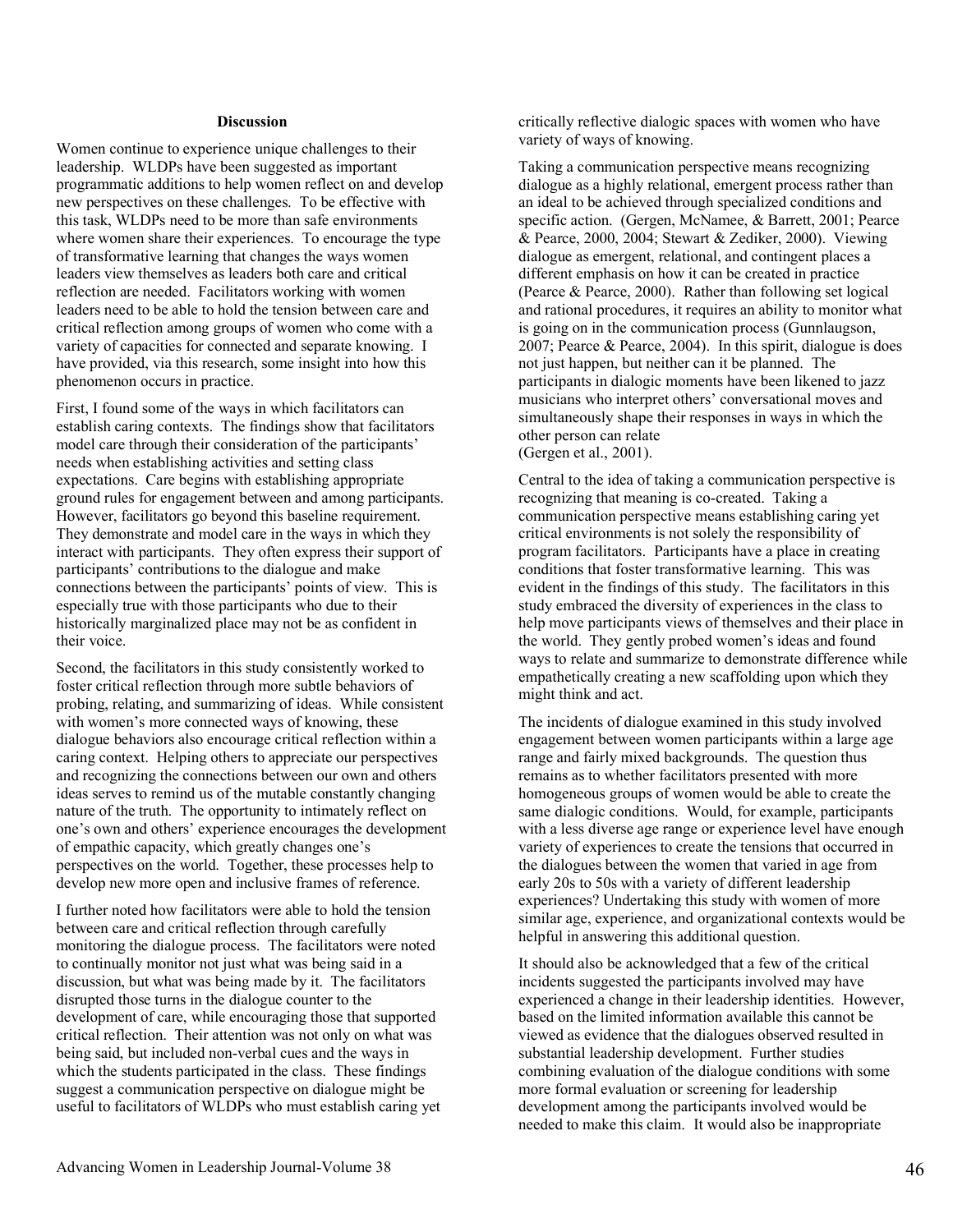based on the data to suggest the existence of these dialogue conditions leads to transformative leadership development in all cases. Dialogue conditions are only one of the elements suggested by literature as necessary for transformative learning to occur.

#### **Conclusion**

WLDPs are suggested as transformative learning spaces where women have the opportunity to examine and rethink existing perspectives (Debebe et al., 2016). More specifically, WLDPs are proposed as safe spaces that follow gender sensitive teaching and learning practices which facilitate leadership growth and development (Debebe, 2011). However, transformative learning spaces need to be more than caring environments where women are able to come together and share their lived experience. Transformative learning requires dialogue between caring interlocutors that challenge existing ways of thinking and build new meaning. Program developers and facilitators are responsible for holding the delicate balance between care, connection, and critical reflection to ensure this can occur. The goal of this paper was to provide guidance on the ways facilitators might create these conditions through analysis of critical incidents of communication occurring in a women's leadership development program.

The findings suggest researchers and practitioners interested in developing transformative learning spaces for women's leadership development need a generative view of communication to guide their work. I have determined in this research as to how facilitators working with adult women in an academic based leadership program create caring environments by consistently demonstrating concern for participant's needs and feelings in both verbal and non-verbal ways, setting up specific ground rules, and actively monitoring conversation. It also shows how critical reflection occurred in this context of care. The active attention to establishing caring environments allowed students to challenge each other's perspectives safely. Moreover, facilitators questioned participant's ideas with subtle inquiries into their feelings and beliefs about issues. They also made conscious efforts to extend and relate participants' ideas to encourage deeper understanding. However, academic programs are not the only context in which women's leadership development programs occur. Additional research in organizational contexts and across different populations using a communication perspective of dialogue is recommended.

#### References

- Apte, J. (2009). Facilitating transformative learning: A framework for practice. *Australian Journal of Adult Learning, 49*(1), 169-189.
- Belenky, M. F., Clinchy, B. M., Goldberger, N. R., & Tarule, J. M. (1997). *Women's ways of knowing: The development of self, voice, and mind* (10th Anniversary Edition ed.). USA: Basic Books.
- Belenky, M. F., & Stanton, A. V. (2000). Inequality, development and connected knowing. In J. Mezirow & Associates (Eds.), *Learning as transformation: Critical perspectives on a theory in progress*. San Francisco, CA: Jossey-Bass.
- Brookfield, S. D. (1986). *Understanding and facilitating adult learning: A comprehensive analysis of principles and effective practices*. San Francisco: Jossey-Bass.
- Brookfield, S. D. (2000). Transformative learning as ideology critique. In J. Mezirow & Associates (Eds.), *Learning as transformation: Critical perspectives on a theory in progress*. San Francisco, CA: Jossey-Bass.
- Brookfield, S. D. (2005). *The power of critical theory: Liberating adult learning and teaching*. San Franscisco, CA: Jossey-Bass.
- Brookfield, S. D., & Preskill, S. (2005). *Discussion as a way of teaching: Tools and techniques for democratic classroomes* (2nd ed.). San Francisco, CA: Jossey Bass.
- Butterfield, L. D., Borgen, W. A., Amundson, N. E., & Maglio, A. S. T. (2005). Fifty years of the critical incident technique: 1954-2004 and beyond. *Qualitative Research, 5*(4), 475-497.
- Carter, T. J. (2002). The importance of talk to midcareer women's development: A collaborative inquiry. *The Journal of Business Communication, 39*(1), 55-91.
- Chetro-Szivos, J., & Gray, P. (2004). Creating conversational spaces on campus: Connecting students & faculty through appreciative inquiry and circular questioning. *Journal of Student Centered Learning, 2*(1), 35-42.
- Cikara, M., & Fiske, S. T. (2009). Warmth, competence, and ambilalent sexism: Vertical assault and collateral damage. In M. Barreto, M. Ryan, K, & M. Schmitt, T (Eds.), *The Glass Ceiling in the 21st Century*. Washington, DC: American Psychological Association.
- Clarke, M. (2010). Advancing women's careers through leadership development programs. *Employee Relations, 33*(5), 498-515.
- Cranton, P. (2006). *Understanding and promoting transformative learning* (2nd ed.). San Francisco, CA: Jossey-Bass.
- Cranton, P., & Wright, B. (2008). The transformative educator as learning companion. *Journal of Transformative Education, 6*(1), 33-47.
- Cronen, V., & Pearce, W. B. (Eds.). (1982). *The Coordinated Management of Meaning: A Theory of Communication*. New York, NY: Harper and Row.
- Debebe, G. (2011). Creating a safe environment for women's leadership transformation. *Journal of Management Education, 35*(5), 679-712.
- Debebe, G., Anderson, D., Bilimoria, D., & Vinnicombe, S. (2016). Women's leadership development programs: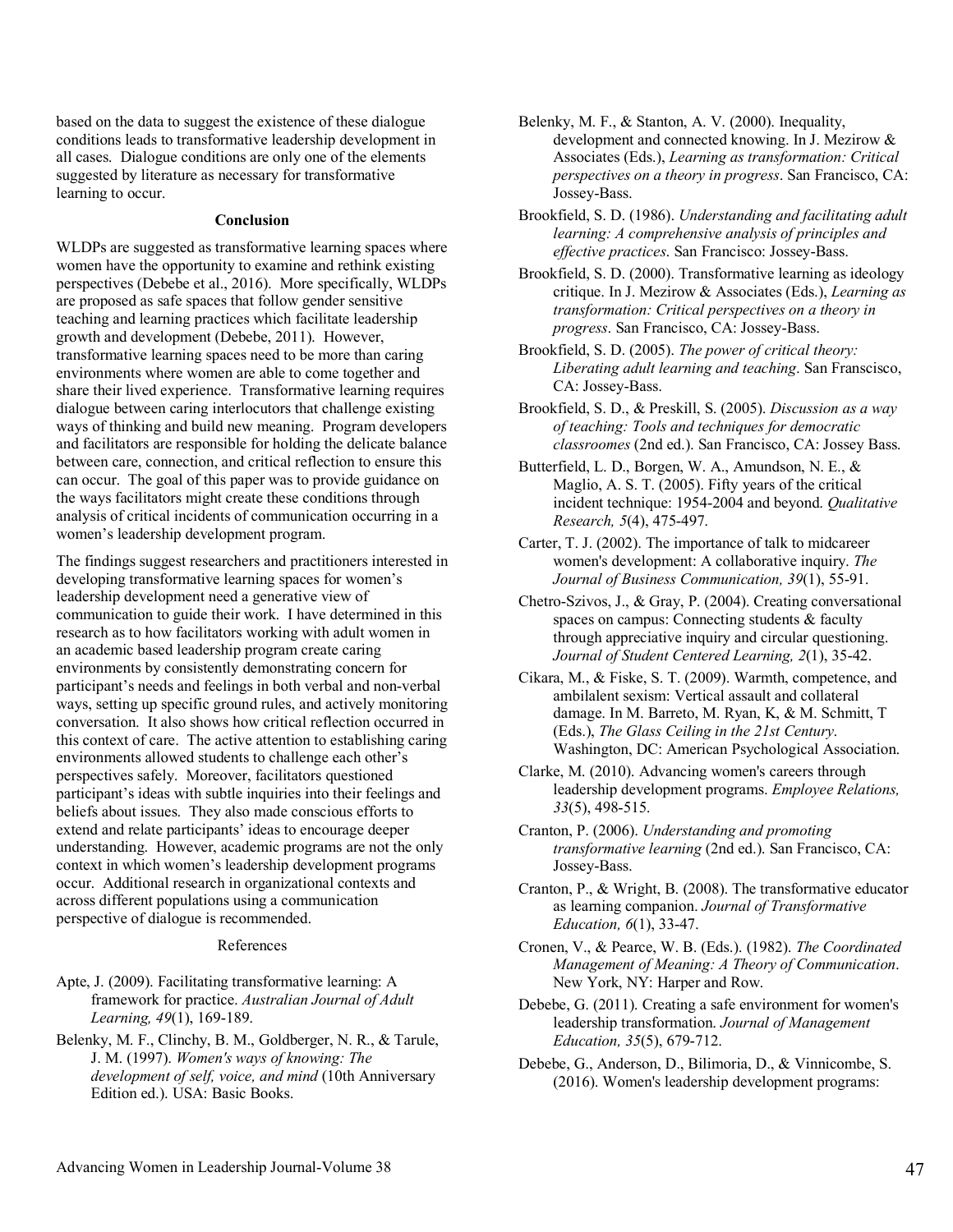Lessons learned and new frontiers. *Journal of Management Education, 40*(3), 231-252.

- Eagly, A. H. (2005). Achieving relational authenticity in leadership: Does gender matter? *The Leadership Quarterly, 16*(3), 459-474.
- Eagly, A. H, & Carli, L. L. (2007). *Through the labyrinth: The truth about how women become leaders*. Boston, MA: Harvard Business School Press.
- Eagly, A. H, & Karau, S. J. (2002). Role congruity theory of prejudice toward female leaders. *Psychological Review, 109*(3), 573-598.
- Eagly, A. H, & Sczesny, S. (2009). Stereotypes about women, men, and leaders: Have times changed? In M. Barreto, M. Ryan, K, & M. Schmitt, T (Eds.), *The Glass Ceiling in the 21st Centrury*. Washington, DC: American Psychological Association.
- Ely, R. J., Ibarra, H., & Kolb, D. M. (2001). Taking gender into account: Theory and design for women's leadership development programs. *Academy of Management Learning and Education, 10*(3), 474-493.
- Ely, R. J., & Meyerson, D. E. (2000). Theories of gender in organizations: A new approach to organizational analysis and change. *Research in Organizational Behavior, 22*(1), 103-151.
- English, L., & Irving, C. (2012). Women and transformative learning. In E. W. Taylor, P. Cranton, & Associates (Eds.), *The handbook of transformative learning: Theory, research, and practice* (pp. 245-259). San Francisco, CA: Jossey-Bass.
- English, L., & Peters, N. (2012). Transformative learning in nonprofit organizations: A feminist interpretive inquiry. *Adult Education Quarterly, 62*(2), 103-119.
- Flanagan, J. C. (1954). The critical incident technique. *Psychological Bulletin, 51*(4), 327-358.
- Freire, P. (2000). *Pedagogy of the oppressed: 30th anniversary edition*. New York: Continuum.
- Galinsky, E., Aumann, K., & Bond, J. (2011). *Times are changing: Gender and generation at work and at home*. Retrieved from http://familiesandwork.org/downloads/TimesAreChangin g.pdf.
- Gergen, K. J., McNamee, S., & Barrett, F. J. (2001). Toward transformative dialogue. *International Journal of Public Administration, 24*(7&8), 679-707.
- Gilligan, C. (1982). *In a different voice*. Cambridge, MA: Harvard University Press.
- Groen, J., & Hyland-Russell, T. (2010). Humanities professors on the margins: Creating the possibility for transformative learning. *Journal of Transformative Education, 8*(4), 223-245.
- Gunnlaugson, O. (2007). Shedding light on the underlying forms of transformative learning theory: Introducing

three distinct categories of consciousness. *Journal of Transformative Education, 5*(2), 134-151.

- Hill, C., Miller, K., Benson, K., & Handley, G. (2016). *Barriers and bias: The status of women in leadership*. Retrieved from
- McGregor, C. (2004). Care(full) deliberation: A pedagogy for citizenship. *Journal of Transformative Education, 2*(2), 90-106.
- Mezirow, J. (2003). Transformative learning as discourse. *Journal of Transformative Education, 1*(1), 58-63.
- Mezirow, J., & Associates. (2000). *Learning as transformation: Critical perspectives on a theory in progress*. San Francisco, CA: Jossey-Bass.
- Noblit, G. W. (1993). Power and caring. *American Education Research Journal, 30*(1), 23-38.
- Noddings, N. (1984). *Caring: A feminine approach to ethics & moral education*. Berkley, CA: Univeristy of California Press.
- O'Hara, M. (2003). Cultivating consciousness: Carl R. Rogers's person-centered group process as transformative androgogy. *Journal of Transformative Education, 1*(1), 64-79.
- Pearce, W. B., & Pearce, K. (2000). Combining passions and abilities: On becoming virtuosos in dialogue. *Southern Communication Journal, 65*, 161-175.
- Pearce, W. B., & Pearce, K. (2004). Taking a communication approach to dialogue. In R. Anderson, L. Baxter, & K. N. Cissna (Eds.), *Dialogue: Theorizing Difference in Communication* (pp. 39-56). Thousand Oaks, CA: Sage.
- Rhode, D. (2017). *Women and leadership*. New York, NY: Oxford University Press.
- Rhode, D., & Kellerman, B. (2007). Women & leadership: The state of play. In B. Kellerman & D. Rhode (Eds.), *Women & leadership: The state of paly and strategies for change*.
- Sabattini, L., & Crosby, F., J. (2009). Ceilings and walls: Work-Life and "family-friendly" policies. In M. Barreto, M. Ryan, K, & M. Schmitt, T (Eds.), *The Glass Ceiling in the 21st Century: Understanding Barriers to Gender Equality* (pp. 201-223). Washington, DC: American Psychological Association.
- Slaughter, A.-M. (2015). *Unfinished Business* New York, NY: Random House.
- Stewart, J., & Zediker, K. (2000). Dialogue as tensional, ethical practice. *The Southern Communication Journal, 65*(2/3), 224-242.
- Sugiyama, K., Cavanagh, K., V, van Esch, C., Bilimoria, D., & Brown, C. (2016). Inclusive leadership development: Drawing from pedagogies of woemn's and general leadership development. *Journal of Management Education, 40*(3), 253-292.